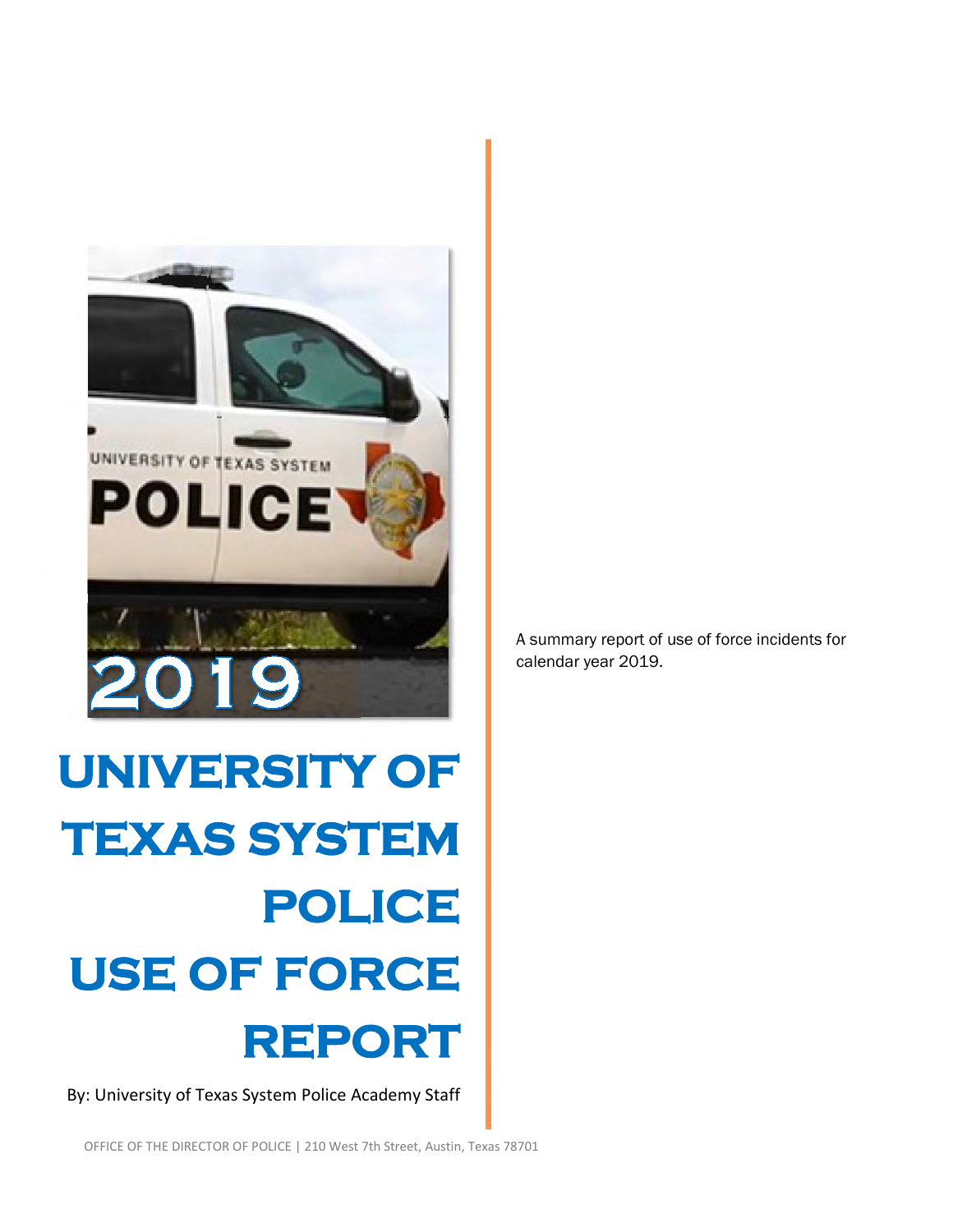#### *Summary*

Dur[i](#page-9-0)ng the period of January 1, 2019 to December 31, 2019, UT System Police Officers encountered 124<sup>i</sup> situations that required the use of force above the level of command presence, verbal commands and low-level handcuffing techniques. This represents a 5.98% increase from the 2018 Use of Force Reports.

The 124 situations involved the uses of force against 142 individual subjects. An average of 2.15 officers were involved in uses of force against an average of 1.15 subjects. The largest number of officers involved in one event was six, and the largest number of subjects involved was three. The average age of officers involved in uses of force events was 37.73 years old (versus 37.5 for 2018). The youngest officer was 22 years of age and the oldest was 62 years old. The average age of the subjects was 31.55 years old (versus 30.74 in 2018) with 64 years old as the oldest (In this incident, officers were responding to a disturbance in a medical facility where the subject who was recently released was using Passive Resistance and Verbal Resistance. Officers used Passive Guidance measures to arrest the subject for Criminal Trespass). Three juveniles (one 13-year-old, one 14-yearold and one 16-year-old) were subjects of uses of force in disturbances in emergency rooms at medical institutions. Twenty percent of uses of force situations involved an Emergency Detention of the subject(s) (the same percentage as the 2018 report).

|                                | 2019 | 2018 | 2017 | 2016           | 2015 |
|--------------------------------|------|------|------|----------------|------|
| Use of Force – Incidents       | 124  | 117  | 111  | 78             | 93   |
| <b>Taser Use or Exhibition</b> | 20   | 9    |      | 12             | 11   |
| Pepper Spray Use of Exhibition | 3    |      |      | 2              | 3    |
| <b>Baton Use or Exhibition</b> | 0    |      |      | 0              |      |
| <b>Empty Hand Tactics</b>      | 74   | 73   | 67   | 48             | 47   |
| <b>Exhibit Firearm</b>         | 26   | 34   | 26   | 17             | 26   |
| Discharge of Firearm*          | 1    | ∍    |      | $\overline{1}$ |      |

\* *Includes humanitarian euthanasia of wounded/injured/suffering animals.*

# **INCIDENT INFORMATION**

#### *Institution*

Demographically by campus, 17% of all uses of force occurred at UT Houston with 21 incidents. UT Medical Branch-Galveston had 20 use of force incidents and UT Southwestern had nineteen use of force incidents. UT Austin had sixteen incidents and UT Arlington had fourteen incidents. UT San Antonio had twelve use of force events while UT Permian Basin have seven. UT Heath Science Center - Tyler had five. Of the 124 uses of force reports, approximately 30% (37 incidents) occurred at medical facilities where officers used low level control measures to assist medical staff. UT Dallas did not report any use of force in 2019.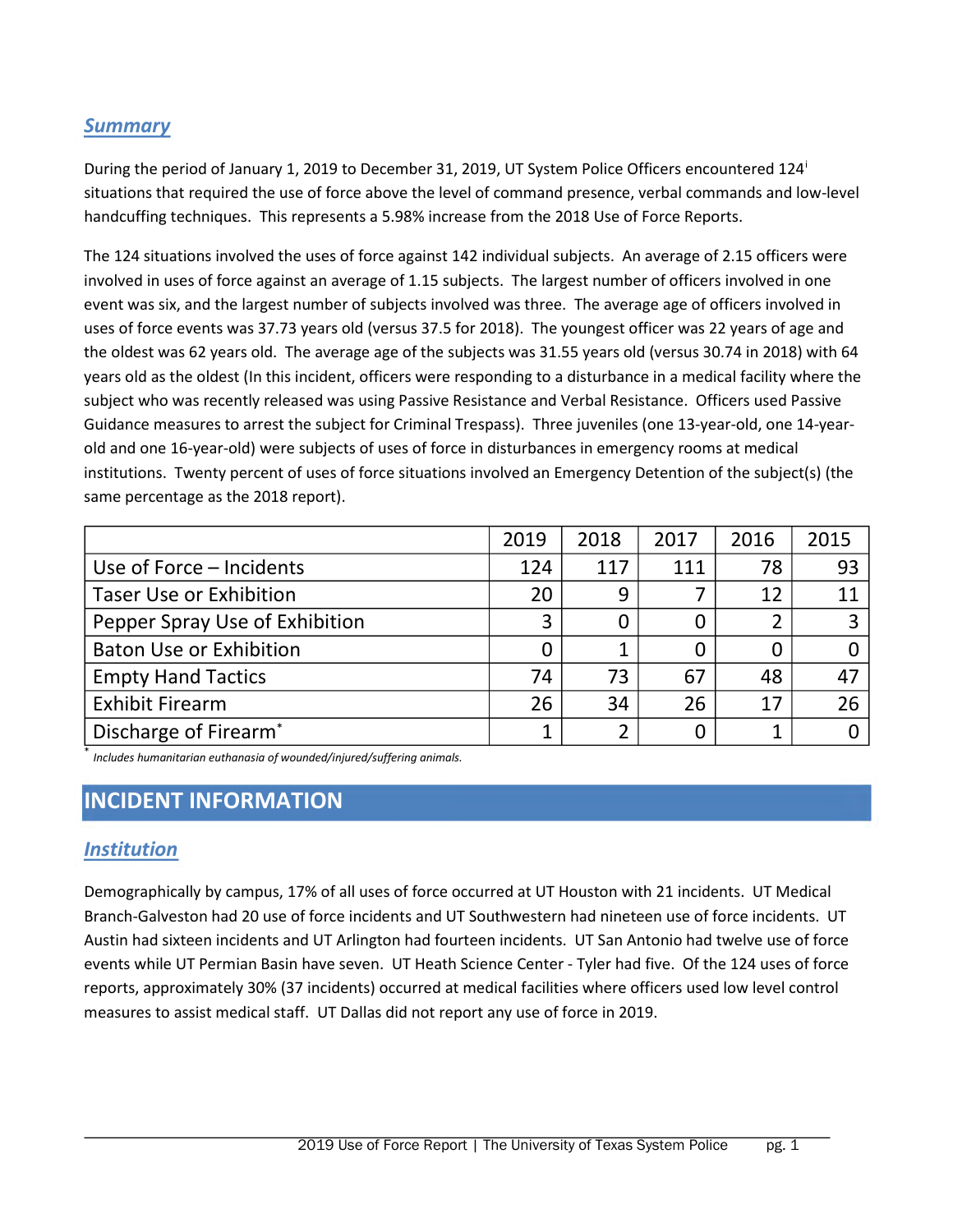

#### *Date & Time*

The majority of uses of force by University of Texas System Police (UTSP) officers in 2019 occurred in April with 14 incidents compared to March (total of 15) in 2018. June, August, and October had the next most occurrences of uses of force with 12 each. The months of January and July had 11 each of occurrences of uses of force.

The majority of uses of force occurred between the hours of 3pm and 11pm at 42%. The 11pm to 7am shift saw 36% of the uses of force followed by 22% for the hours between 7am to 3pm.

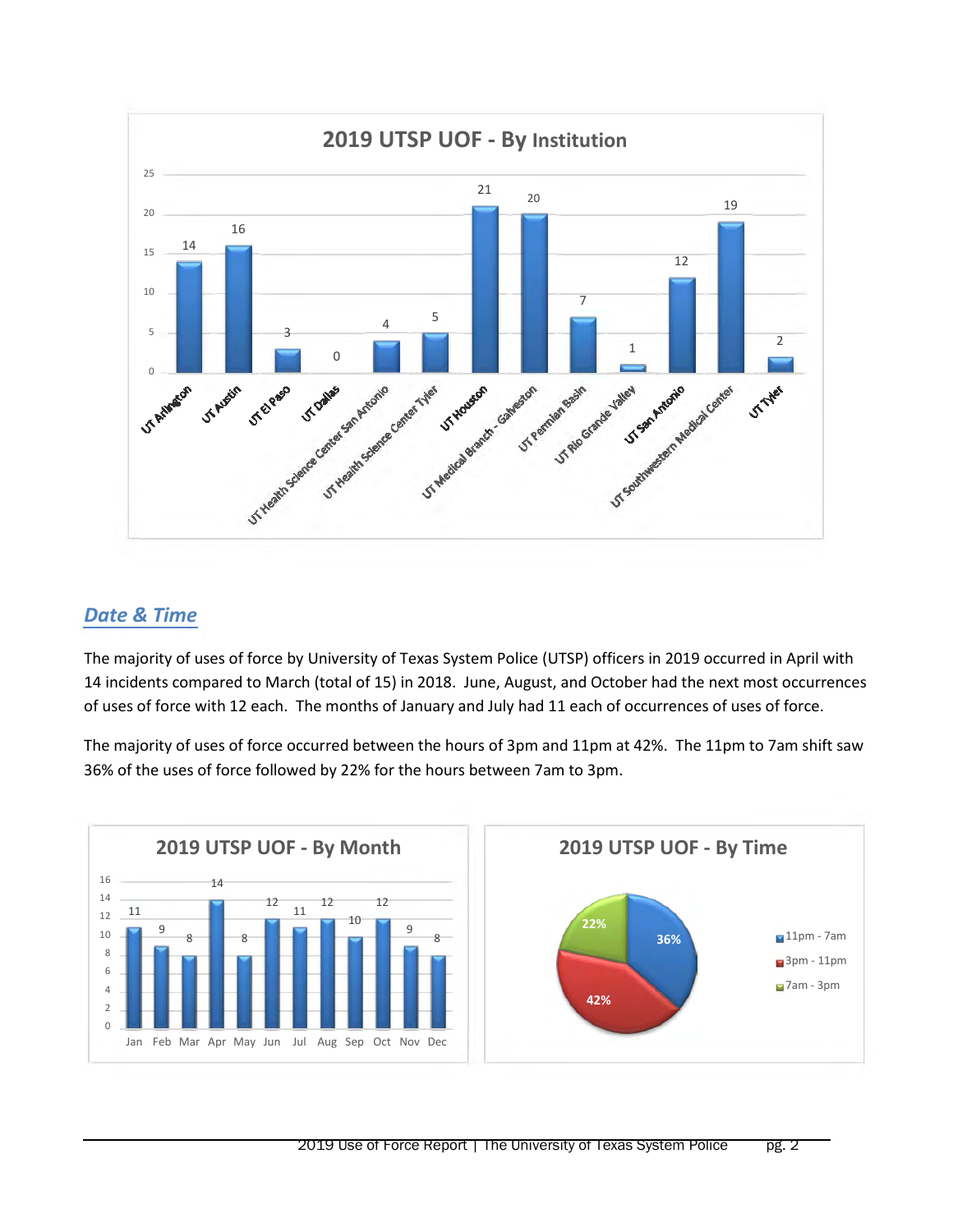#### *Incident Conditions*

The reason for the officer and the suspects contact varied. In 56% of the reports, the incident was classified as



When classifying the nature of the situation in which uses of force occurred, there were several factors involved. "Disturbance" accounted for 50% concerning the nature of the situation (62 total). Other incident conditions where officers used force included traffic stops, suspicious persons, assist outside agency and a fight in progress. These four categories combined accounted for approximately 40% of all uses of force in 2019. In three incidents, officers responded to a report of a subject with a firearm including the active shooter incident that occurred in the Midland-Odessa area on August 31. Five incidents involved a subject armed with a knife. In three incidents, the subject attempted to disarm the officer of their weapon (Firearm, Taser or OC Spray).

a "Dispatched Call" in which the officer was assigned a call via the radio or telephone. Twenty-six percent of officer/subject contacts occurred when the officer directly saw the event unfold, which is classified as "Onview Offense/Incident" (32 total in 2019, compared to 30 total in 2018). Events classified as "Traffic Stop" accounted for 13% or sixteen incidents of all uses of force (compared to a percentage of 15% in 2018). "Other" (various events) made up 5% of reported uses of force.

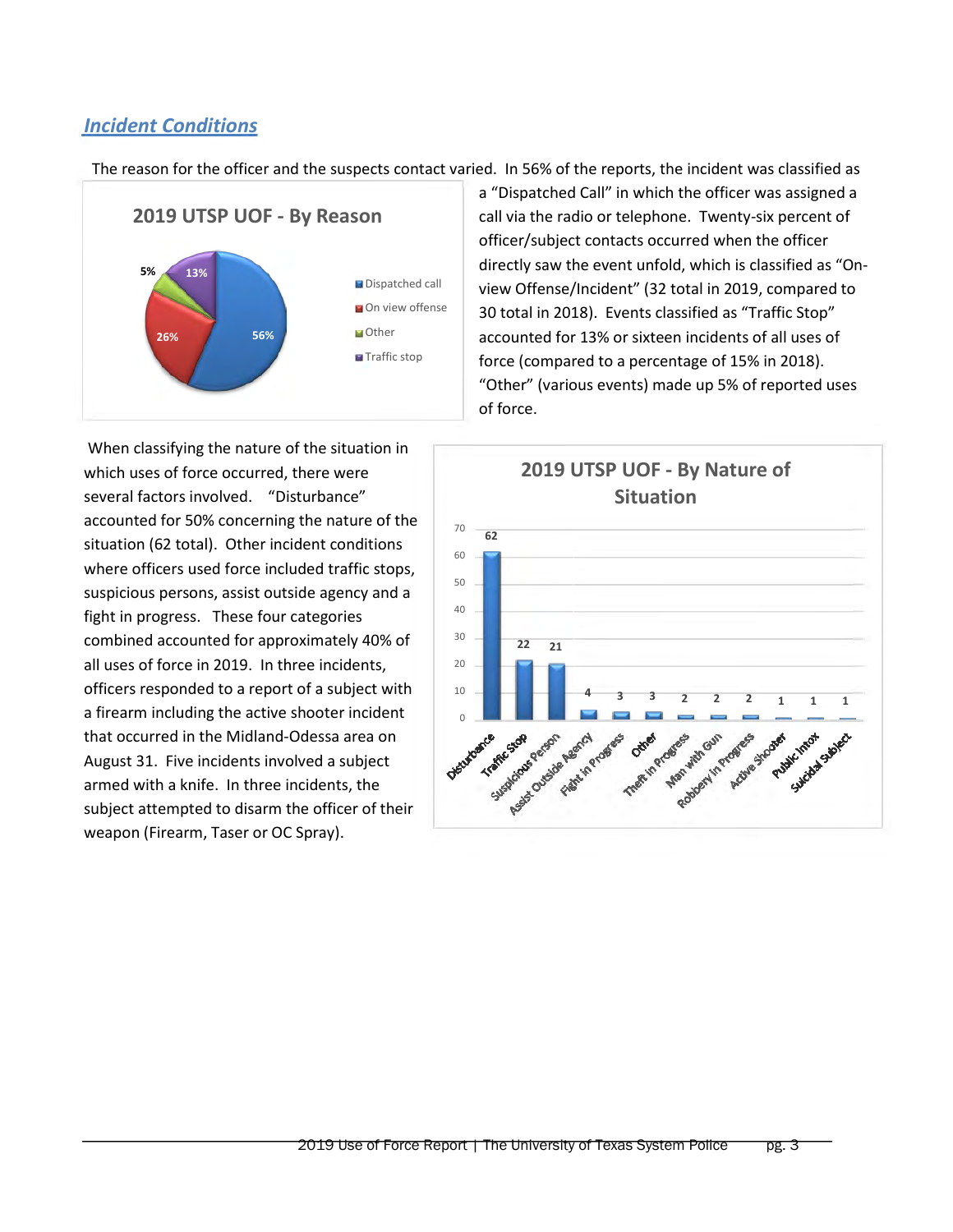# **SUBJECT INFORMATION**

#### *Subject Demographics*



In 2019, 81% of all subjects involved in uses of force situations by UTSP officers were male. Female subjects accounted for 19% of events. When classifying subjects by ethnicity, 44% of subjects were white, 37% were black, and 16% were Hispanic.



## *Subject Intoxication*

During use of force events, 12% of the subjects were under the influence of alcohol when they encountered UTSP officers in 2019, which is similar to the 13% in 2018. Another 5% were under the influence of drugs/controlled substances. This means that 16.93% of the force incidents involved subjects who were under the influence of drugs or alcohol. This is the same percentage listed in the 2018 report (16.93% for 2019 versus 17.09% for 2018). In 77% of force incidents, the subject(s) were not under the influence of drugs or alcohol. In 5% of the

reports the use of drugs/alcohol was not indicated or documented.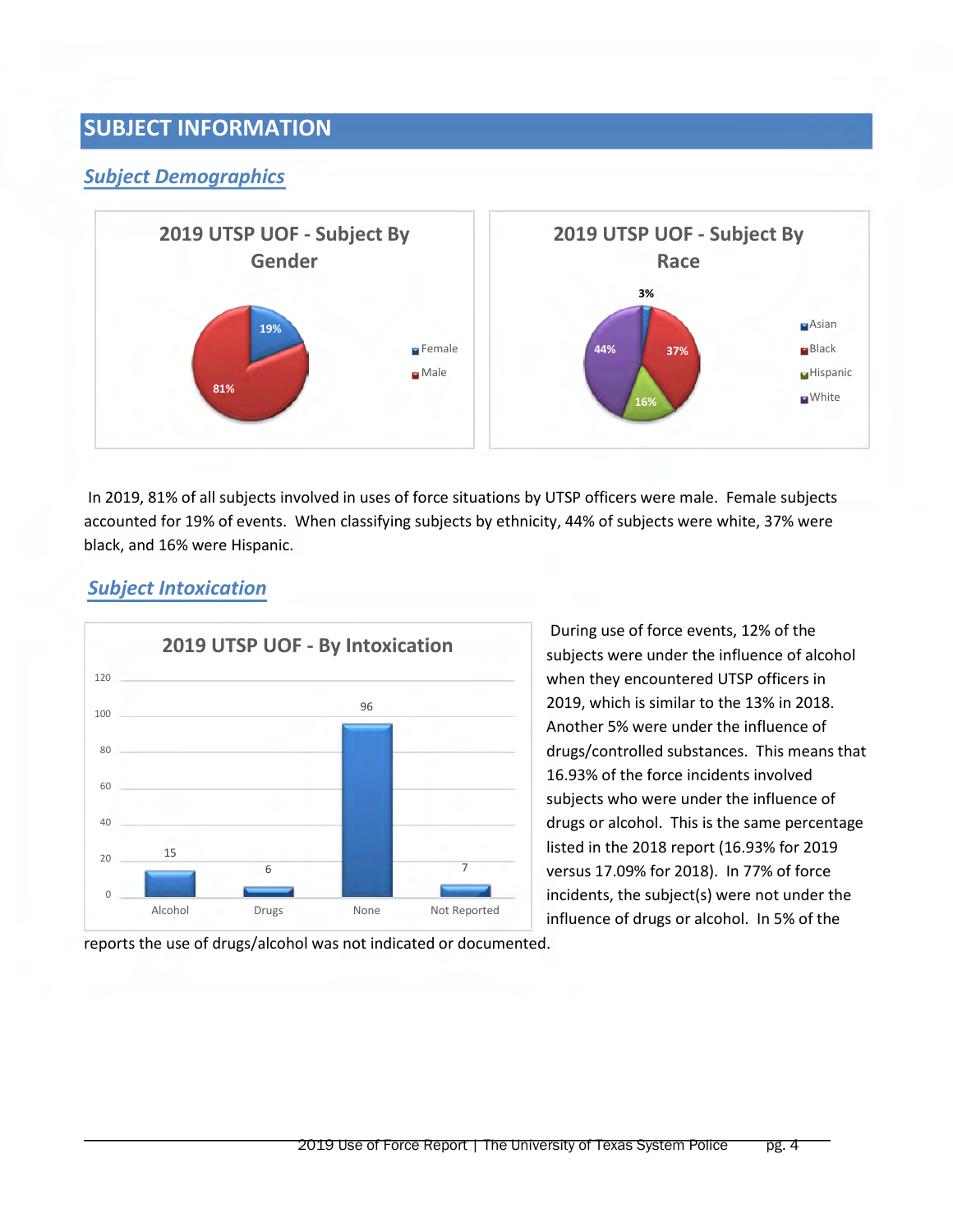## *Subject Affiliation*

When analyzing affiliation of subjects in use of force situations, 56% were classified as "Non-Affiliated" with the institution, a decrease of 12% over last year. Twenty-nine percent of subjects were patients who were assaultive, combative or threatening physical violence to emergency room staff that occurred at the medical campuses. Ten percent were classified as students. Other/contract employees made up 3% of subjects. Two percent of the reports did not indicate the affiliation of the subject on the report and were labeled as "Unknown".



### *Subject Actions/Behaviors*



A total of 273 separate actions or behaviors exhibited by the 142 subjects were documented in 2019. This is a 4.59% increase in the number of subject actions from 2018. Most of the actions took place in combinations where the subject exhibited two or more actions/behaviors together. Forty-nine percent of the time, subjects exhibited resistance to the officer(s) either through verbal resistance, passive resistance or both. Examples of passive resistance include dropping to the ground or using body weight to counter the officer's

actions. In 34% of the incidents, empty hand resistance was used by the subject towards the officer(s). Examples of these actions include pulling away, pushing away or hitting, kicking and biting the officer(s). Three subjects attempted to disarm a UTSP officer in 2019. There were nine high-risk/felony stops conducted by UTSP officer(s) (or were assisting an outside agency with a high-risk/felony stop) where a firearm was displayed due to the potential danger of the incident, which represented 7% of all use of force incidents. There were four family violence situations where force was used against officers (including a Violation of a Protective Order) compared to one family violence situation in 2018. Nine incidents occurred when the officer was performing an arrest warrant.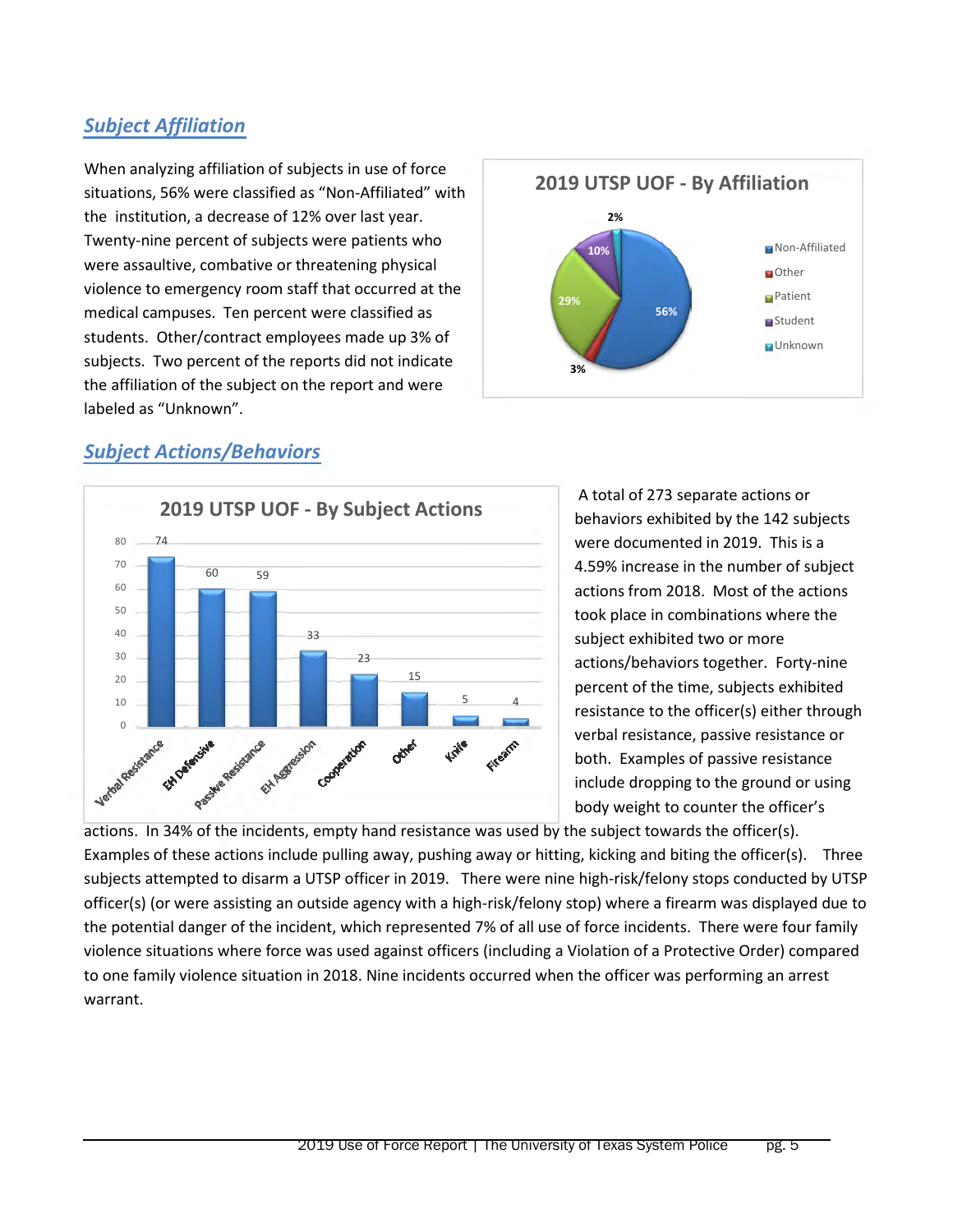# *Subject Injuries*



In 2019, there were 20 actual injuries sustained by the subject during the use of force event (16% of all events). In 4% (5 total) of the use of force reports, an injury was complained of by the subject(s); however, no injury was observed by the officers involved. There was no treatment required for subject(s) in 79% of use of force events. Eight percent of subjects required hospitalization due to injuries (10 total). Ten percent of subjects (12) were treated and released at the scene. The suspect in the mobile active shooter event on 8/31/19 in Odessa continued to fire on officers and ram law enforcement vehicles as the event concluded, and was ultimately surrounded by a number of officers from varying jurisdictions, including a UT Permian Basin PD officer, who then fired on and fatally wounded the suspect. This brought the multiple homicide event to a close.

# **OFFICER INFORMATION**



## *Officer Demographics*

Of the 267 officers involved in uses of force in 2019, 85% of them were male and 15% were female. By comparison, in 2018 89% of officers were male and 11% were female. Fifty-six percent of officers involved in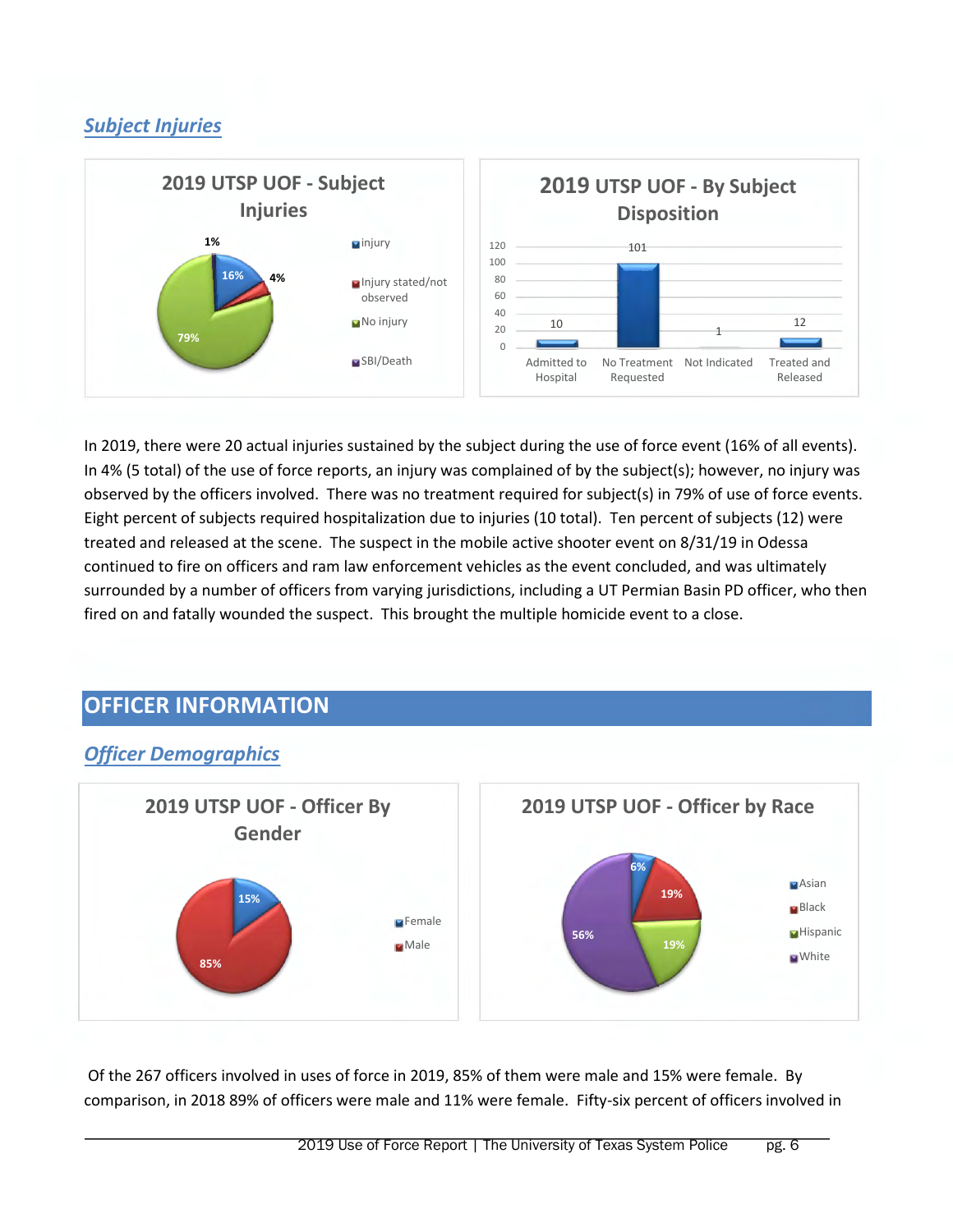uses of force were white, followed by 19% of officers were Hispanic, 19% were black and 6% were Asian. By comparison, in 2018 60% were white, 22% were Hispanic, 15% were black and 3% were Asian.

#### *Officer Actions/Responses*

*All Responses:* A total of 342 separate actions/responses exhibited by the 267 involved officers were documented in 2019. These actions took place in combinations where the officer(s) utilized two or more actions together.





*Ineffective Responses:* Two hundred and eighteen of the force option responses selected by officers proved ineffective in gaining compliance from the subject(s). Verbal Commands by the officer were ineffective in 55% of the incidents. Examples of this include officers ordering the subject to comply, to put their hands behind their back, to stop resisting, etc. Passive

techniques (use of bare hands to guide or hold) were ineffective in nearly 31% of reports. Empty hand techniques (such as arm bars, pressure points & takedowns or striking techniques such as brachial stun or other strikes to key motor points) were ineffective in 8% of events. There were three incidents when an Electronic Control Device (Taser) was deployed but ineffective in controlling the subject due to probes missing the subject (20% of the time a Taser was used).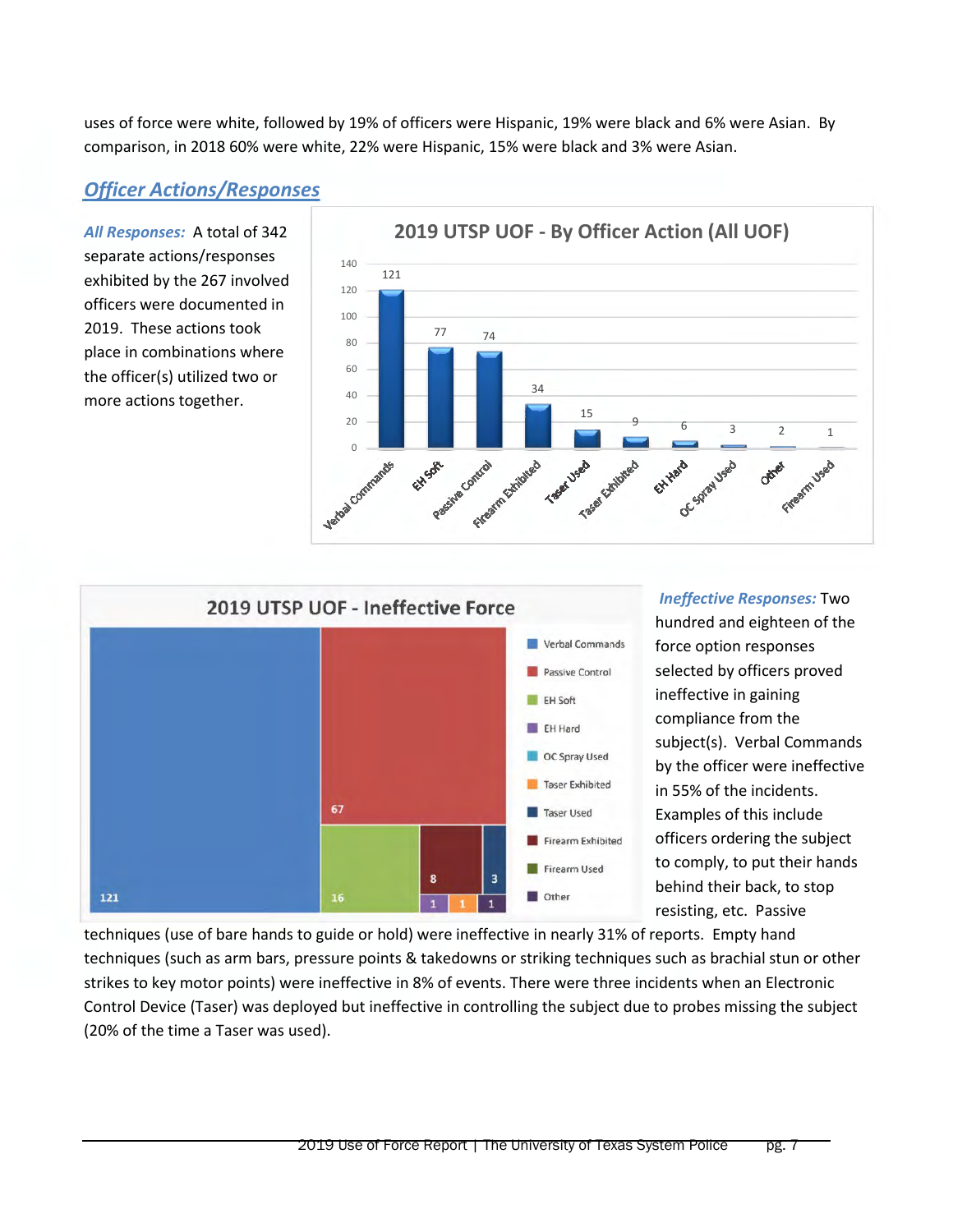*Effective Responses:* UTSP officers took 124 separate actions that resulted in effective force responses within the Use of Force Report situations. An Empty Hand technique was the most common use of force and was effective in 53% of events. These techniques include arm bars, pressure points and takedowns or striking techniques such as the brachial stun or other strikes to key motor points to restrain an individual. Twenty-one percent of the time an exhibition of a firearm by the officer(s) proved effective in gaining compliance from the subject(s), which is 9% less than 2018 with 28%. These mainly occurred during potentially dangerous events such as a high-risk traffic stop. There were three deployments of OC Spray in 2019 and all were effective uses of force. There were 20 events where the display of an Electronic Control Device (Taser) or the actual use of a Taser by officers proved effective in gaining compliance from the subject(s) which accounted for 16% of effective use of force actions.



### *Officer Involvement; Duty Status*

In 100% of the reports, UTSP Officers were on-duty at the time of the use of force events. There were no incidents in 2019 were a UTSP officers was off duty, working an off-duty job or engaged in an overtime event on

campus when force was used (compared in 2018 were 9 use of force events occurred in off duty/overtime situations).

# *Officer Injuries*

In 2019, 15 officers (12%) were injured as a result of the use of force events. No officers were hospitalized due to their injuries as recorded in the narrative portion of the DP-54.